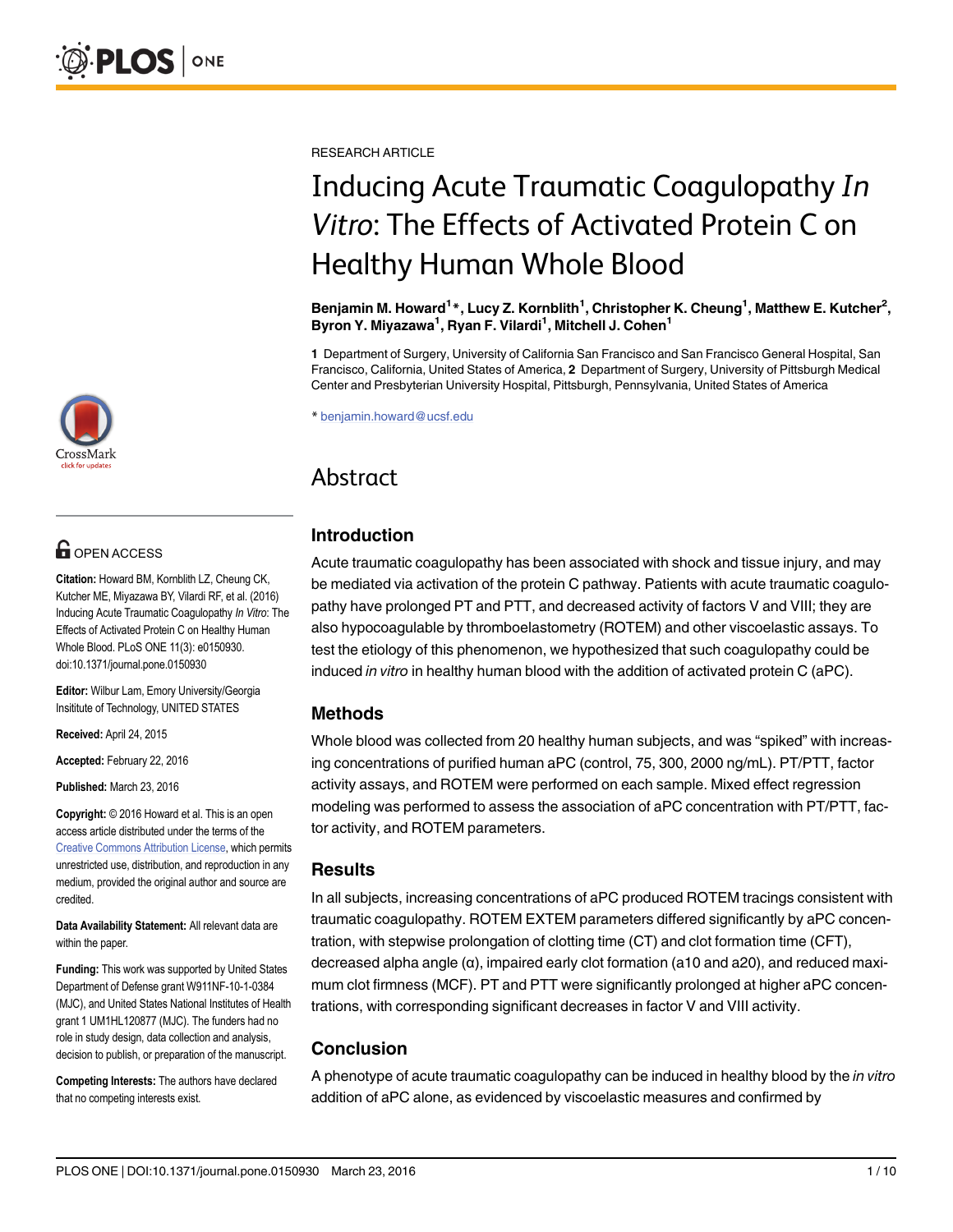<span id="page-1-0"></span>conventional coagulation assays and factor activity. This may lend further mechanistic insight to the etiology of coagulation abnormalities in trauma, supporting the central role of the protein C pathway. Our findings also represent a model for future investigations in the diagnosis and treatment of acute traumatic coagulopathy.

#### Introduction

Trauma represents the leading cause of death in the young worldwide, and across all age groups trauma mortality surpasses that of human immunodeficiency virus, tuberculosis, and malaria combined  $[1]$  $[1]$ . Uncontrolled hemorrhage is the primary source of preventable early trauma mortality, and efforts to arrest and prevent such hemorrhage have become the major focus of trauma resuscitation [\[2](#page-7-0)–[4\]](#page-8-0). Over the past decade, multiple studies have shown that at least 25% of critically injured patients present with an acute traumatic coagulopathy (ATC), which is identified at the time of admission and develops independent of iatrogenic causes [[5](#page-8-0)–[7](#page-8-0)]. In early investigations, this coagulopathy was associated with shock and tissue injury, and appeared to be mediated via the protein C pathway  $[8, 9]$  $[8, 9]$  $[8, 9]$  $[8, 9]$ .

Since the initial descriptions of ATC, subsequent clinical studies have produced compelling correlative data implicating the activation of protein C as a primary causal driver  $[10, 11]$  $[10, 11]$  $[10, 11]$ . According to this model, ATC is caused by the combination of injury, which leads to tissue factor exposure and subsequent thrombin production via the extrinsic coagulation pathway, and shock, which via hypoperfusion leads to upregulation of endothelial thrombomodulin, binding of thrombin, and activation of protein C. Once activated, protein C inactivates coagulation factors V and VIII, and disinhibits fibrinolysis by neutralizing plasminogen inhibitor 1 (PAI-1); this leads to both impaired clot formation and accelerated clot lysis  $[12, 13]$  $[12, 13]$  $[12, 13]$ . Patients with acute traumatic coagulopathy have prolonged PT and PTT, and decreased activity of factors V and VIII [[11](#page-8-0)]; recent clinical experience indicates that they also present as hypocoagulable by viscoelastic assays such as rotational thromboelastometry (ROTEM)  $[14-16]$  $[14-16]$  $[14-16]$  $[14-16]$ .

The activated protein C (aPC) hypothesis has been reproduced and tested in a mouse model of traumatic shock, with results that closely corroborate those from human clinical data [\[17\]](#page-8-0). Murine investigations have yielded a more precise understanding of the biochemical pathways at play, utilizing antibody blockades of specific aPC domains and histologic analysis of tissue specimens. For obvious reasons, similar controlled trials cannot be conducted in humans, and thus human data has been confined to clinical samples collected from injured trauma patients. Due in part to the difficulties of assaying aPC from human plasma samples, and to the lack of an assay for endothelial thrombomodulin activity, mechanistic assessments of ATC in humans have been limited.

To further test the etiology of traumatic coagulopathy, and to develop a potential model for future investigations, we conducted a study of the effects of activated protein C on otherwisehealthy human blood. We evaluated these effects on coagulation using standard plasma tests, factor activity levels, and ROTEM, a global viscoelastic assay of clotting dynamics. We hypothesized that the phenotype of acute traumatic coagulopathy could be induced in vitro in healthy human blood with the sole addition of activated protein C.

#### Materials and Methods

Whole blood was drawn from 20 adult subjects, who gave verbal informed consent under a protocol approved by the University of California, San Francisco Committee on Human Research. Consent was recorded and obtained according to specifically approved parameters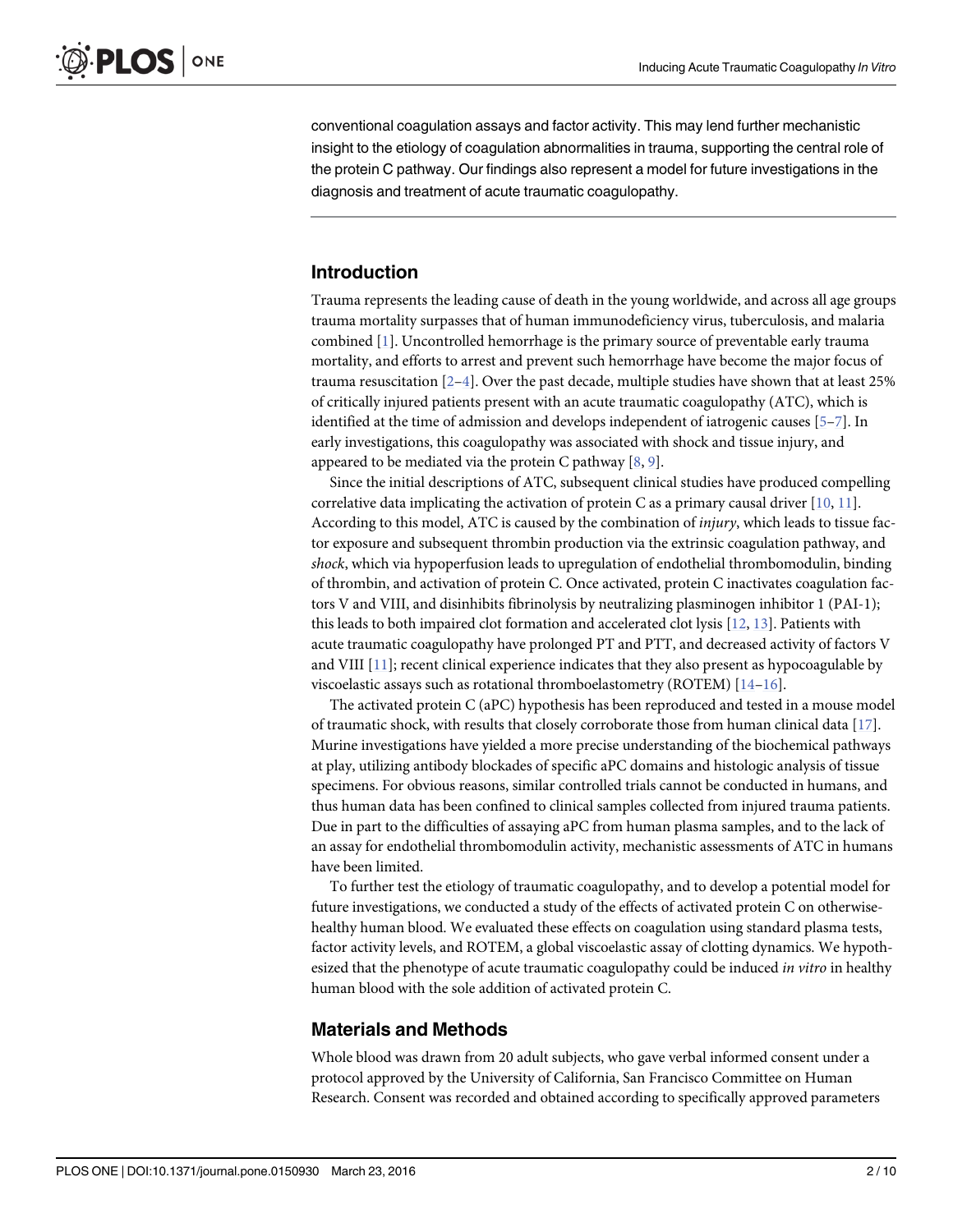<span id="page-2-0"></span>developed for healthy subject clinical research. Subjects were otherwise healthy, had no known prior coagulation abnormalities or diatheses, and were not taking any anticoagulant medications (including aspirin and non-steroidal anti-inflammatory agents). In order to control for any differential response based on sex, samples were collected from ten male subjects and ten female subjects. Subject age ranged from 22 to 50 years old, with mean age of 30.5 years old, consistent with the young demographic characteristic of trauma populations.

Venous blood was drawn with a 21-gauge catheter via the antecubital vein, and collected in standard glass tubes containing 3.2% buffered sodium citrate, one part citrate per nine parts blood (Tyco Healthcare Group, Mansfield MA). These tubes were maintained at room temperature for 20 minutes, then four quantities of 475 μL citrated whole blood were placed in Eppendorf tubes and mixed with increasing concentrations of purified human activated Protein C. This aPC was derived from human plasma, activated from homogenous protein C with purified alpha-thrombin (which was removed after activation), with activation confirmed by SDS-PAGE (purchased from Enzyme Research Laboratories, South Bend, IN). To ensure consistent dilution, concentrations of aPC were formulated to a constant volume of 25 μL, utilizing 20 nM Tris 0.1 M NaCl buffer. The concentrations used were based on both prior literature [\[18](#page-8-0)], clinical data, and our own pilot studies, as follows: control (0 ng/mL aPC), 75 ng/mL aPC, 300 ng/mL aPC, and 2000 ng/mL aPC. The mixed samples were incubated at 37°C, and ten minutes after spiking, EXTEM ROTEM was performed to assess aPC effects on the extrinsic pathway, given its central role in traumatic coagulopathy $[19]$  $[19]$ . Thus each ROTEM was performed a total of 30 minutes after venipuncture, in order to standardize post-draw in vitro coagulation and allow for sample stabilization  $[20, 21]$  $[20, 21]$  $[20, 21]$ . We used the ROTEM delta machine (Pentapharm GmbH; Munich, Germany) with EXTEM reagents (Recalcifier: star-TEM $R$ ); Activator: ex-TEM tissue factor, diluted 1:200 in 10 mM Tris buffer). Each sample was warmed to 37°C in the TEM cup, prepared accordingly with the use of an automated pipette, and the test initiated within 20s of mixing of 300uL of blood with the recalcifier and activator.

The remaining whole blood from each subject was used to make four aliquots of 2850 μL, which were mixed with 150 μL of aPC at the stated concentrations, ensuring consistent dilution. After ten minutes, these aliquots were centrifuged to platelet-poor plasma; this plasma was then analyzed with a Stago Compact (Diagnostica Stago, Inc., Parsippany, NJ) to assess prothrombin time (PT), partial thromboplastin time (PTT), and coagulation factor activity profiles.

To quantify the overall amount of change in ROTEM parameters and coagulation tests by concentration, linear regression was used. Recognizing the amount of inter-subject variation in the results (including baseline/control values), and given the non-independent, subject-specific nature of the observations, a hierarchical mixed effects regression model was also employed, with clustering at the subject level. This allowed for more precise delineation of the coefficients explored in initial linear regression. For group comparisons based on concentration of aPC, Fisher's least significant difference approach was utilized as follows: an omnibus test of the overall null hypothesis (no difference between groups) was performed for each variable using the mixed effects model; if the null was rejected, then mixed model regression coefficients specific to each group (aPC concentration) as compared to control were calculated, with resulting p values thus controlled for multiple comparisons. Statistical significance was set at alpha<0.05. Statistical analysis was performed by the authors using Stata Version 12.

#### **Results**

In all subjects, increasing concentrations of aPC produced ROTEM tracings indicative of severely impaired coagulation ( $Fig 1$ ), consistent with acute traumatic coagulopathy. ROTEM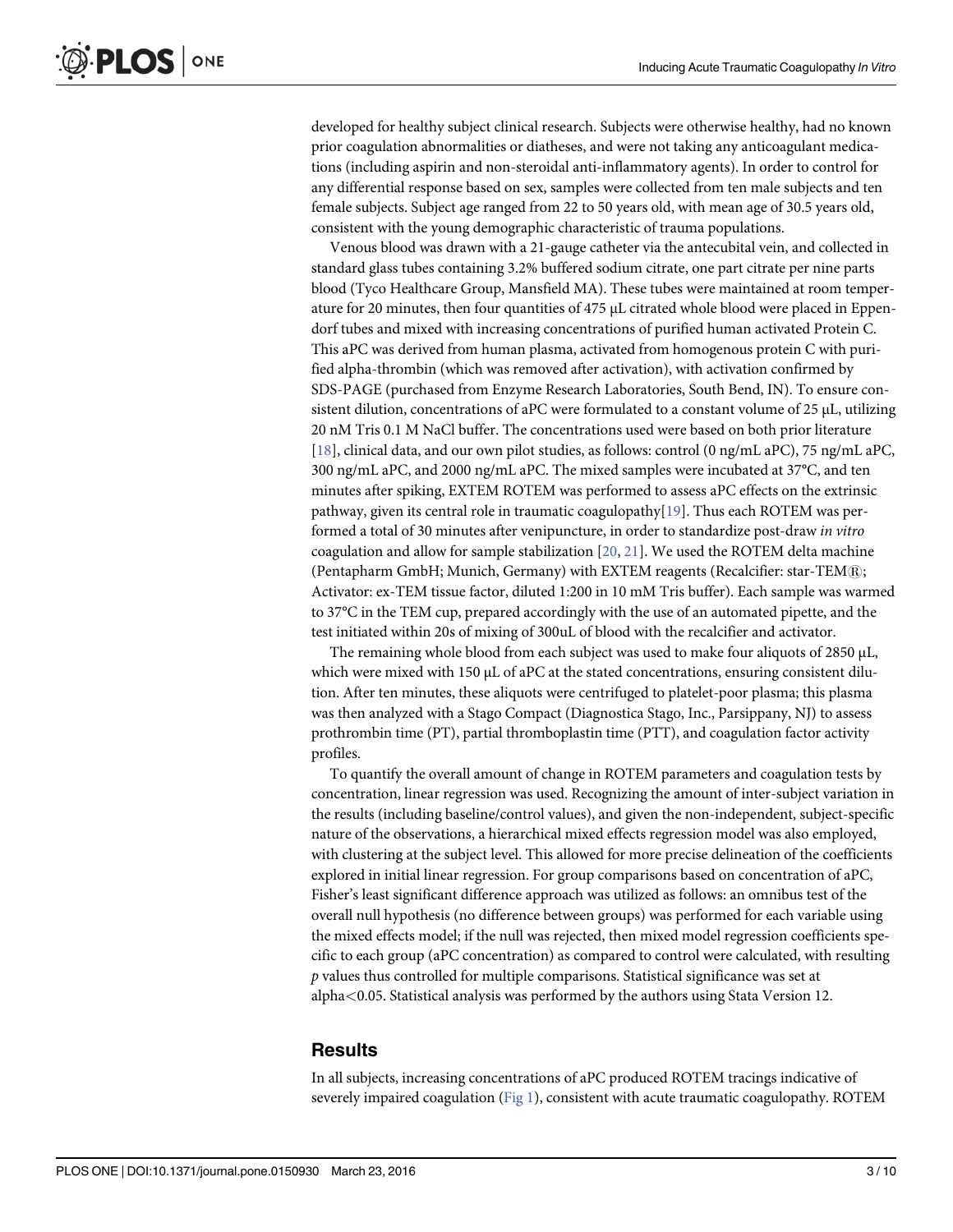<span id="page-3-0"></span>



[Fig 1. C](#page-2-0)haracteristic ROTEM EXTEM tracings from a study subject. In every single one of the 20 subjects, as depicted here, increasing concentration of aPC produced ROTEM tracings consistent with worsening acute traumatic coagulopathy.

doi:10.1371/journal.pone.0150930.g001

parameters differed significantly by aPC concentration, with linear prolongation of clotting time (CT) and clot formation time (CFT), decreased alpha angle  $(\alpha)$ , and reduced maximum clot firmness (MCF) (Fig 2). Mixed effects regression modeling was used to quantify these changes, in order to account for the subject-specific nature of this hierarchical data. As demonstrated in [Table 1,](#page-4-0) mixed effects regression models showed that for every 100ng/mL increase in aPC concentration, clotting time, or time to clot initiation, prolonged by 26 seconds. Clot formation time, or time to reach a fixed level of clot, prolonged by 16 seconds. Alpha angle, which measures the rate of clot formation, decreased by 1.5 degrees. Early clot strength, as assayed by a10 (strength at 10 minutes) and a20 (strength at 20 minutes), was significantly reduced, by 1.11 mm and 0.84 mm, respectively. MCF, the measure of maximum clot strength, decreased by 0.65 mm. No notable inhibition of fibrinolysis was noted, with maximum lysis (ML) actually increased by 0.24% per 100 ng/mL aPC. Of note, all of these coefficients can be understood as the effect of aPC on each parameter, following correction for inter-subject variation.



Fig 2. Linear regression analysis of ROTEM parameters. ROTEM EXTEM parameters changed significantly by aPC concentration, with strong linear correlation between aPC concentration and prolonged clotting time (CT) and clot formation time (CFT), decreased alpha angle (α), and reduced maximum clot firmness (MCF). The coefficients of these changes are delineated in [Table 1.](#page-4-0)

doi:10.1371/journal.pone.0150930.g002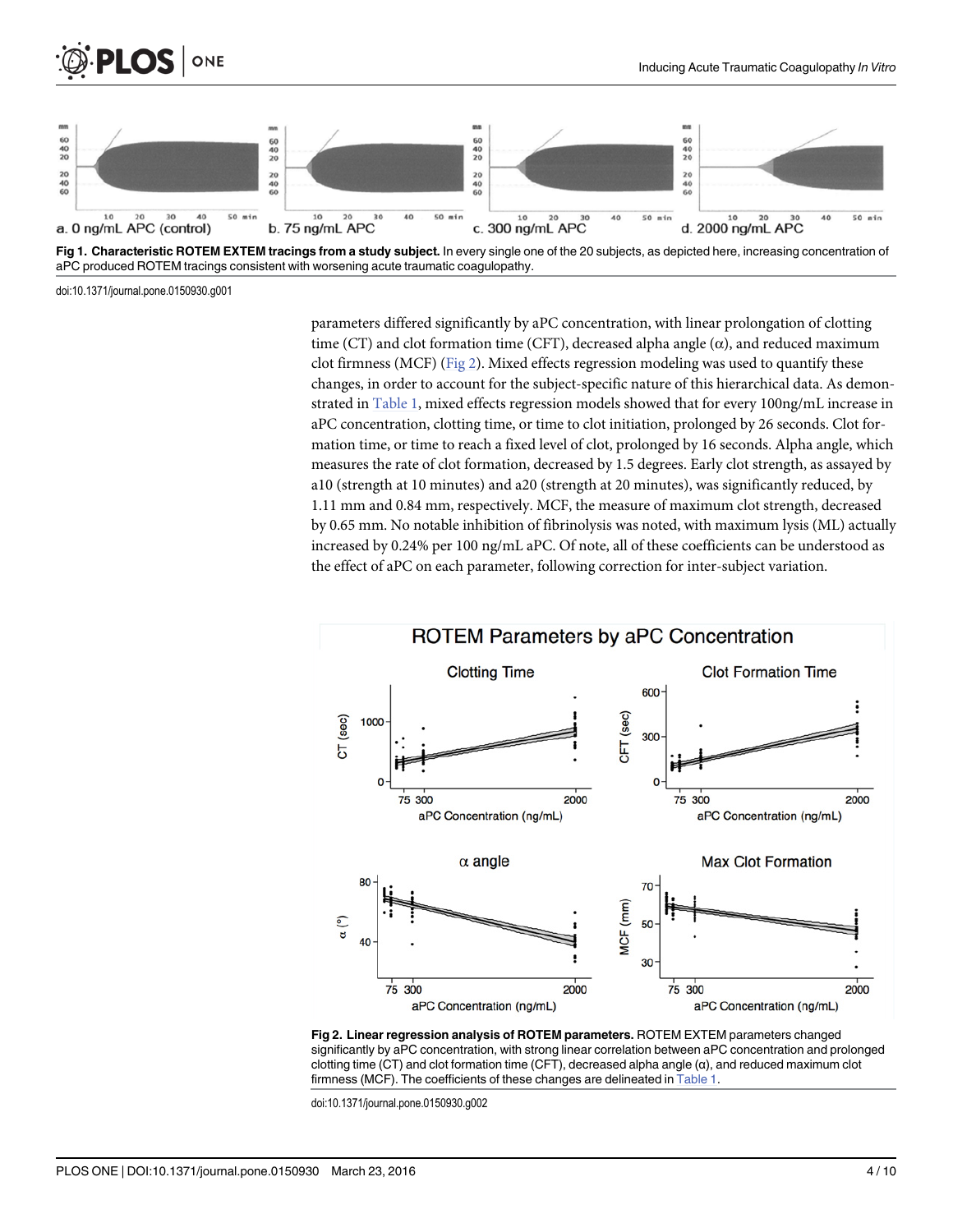| <b>Parameter</b>              | Coefficient* | 95% CI          | р       |
|-------------------------------|--------------|-----------------|---------|
| Clotting Time (seconds)       | 25.75        | 22.50-28.99     | < 0.001 |
| Clot Formation Time (seconds) | 16.17        | 13.10-19.24     | < 0.001 |
| Alpha angle (degrees)         | $-1.45$      | $-1.31 - -1.60$ | < 0.001 |
| Clot strength at 10 min (mm)  | $-1.11$      | $-0.99 - 1.22$  | < 0.001 |
| Clot strength at 20 min (mm)  | $-0.84$      | $-0.74 - 0.95$  | < 0.001 |
| Maximum Clot Formation (mm)   | $-0.65$      | $-0.56 - 0.73$  | < 0.001 |
| Maximum Lysis (%)             | $-0.24$      | $-0.20 - 0.29$  | < 0.001 |
| PT (seconds)                  | 0.07         | $0.06 - 0.08$   | < 0.001 |
| PTT (seconds)                 | 1.92         | $1.66 - 2.17$   | < 0.001 |
| Factor V (% activity)         | $-0.95$      | $-0.81 - -1.09$ | < 0.001 |
| Factor VIII (% activity)      | $-2.18$      | $-1.73 - 2.62$  | < 0.001 |

<span id="page-4-0"></span>[Table 1.](#page-3-0) Mixed-effects regression modeling, change in coagulation parameters per 100ng/mL aPC.

\* Coefficients represent change in parameter for every 100ng/mL aPC, as determined by mixed effect regression modeling, clustered by subject; mm, millimeters.

doi:10.1371/journal.pone.0150930.t001

The viscoelastic findings were confirmed by conventional coagulation testing, with markedly increased prothrombin time and partial thromboplastin time at higher levels of aPC.

The corresponding decrease in Factors V and VIII is consistent with the described primary anticoagulant mechanism of aPC. Though these relationships were significant in linear regression analysis and mixed effects regression modeling, as seen in Table 1, this was potentially driven by the extreme values found at higher concentrations of aPC; thus they are reported graphically using mixed effects by-group analysis in order to illustrate the fact that major (and statistically significant) changes occur in these test variables primarily at higher concentrations of aPC [\(Fig 3\)](#page-5-0). Of note, no significant relationship was identified between aPC concentration and other factor activity levels, including factors II and X.

Of note, we did find differences in the effects of aPC by sex, with male blood demonstrating more change per unit aPC than female blood in several key viscoelastic parameters. This may correspond to underlying sex-based differences in hematocrit, which may lead to differing coagulation dynamics, as previously reported  $[22]$ . However, these differences were only a matter of degree, as measured by regression coefficients–the statistical significance of aPC's effect did not change with sex. Also, when incorporated into the regression analyses as a second variable with aPC concentration, sex was not a statistically significant predictor for the major parameters of interest, and did not significantly change the magnitude or significance of other variables.

#### **Discussion**

Since 2003, multiple trauma studies have shown that over one-quarter of severely injured trauma patients present with an endogenous coagulopathy that occurs prior to any potentially iatrogenic intervention, such as resuscitation-induced hemodilution and acidosis, or hypothermia secondary to exposure  $[5-7]$  $[5-7]$  $[5-7]$  $[5-7]$ . The emergence of the activated Protein C pathway as the driving force of this coagulopathy has been reinforced by strong correlative clinical data, including results from single and multi-center trials [[11](#page-8-0), [23](#page-9-0)]. By definition, however, clinical data are performed in real time on critically ill trauma patients, and the logistics of controlling potential confounding factors can impair the derivation of clear mechanistic findings. Even when the particular components of a biochemical pathway can be assayed in real time, they cannot be compared to pre-injury levels in patients to assess differential activation. Given the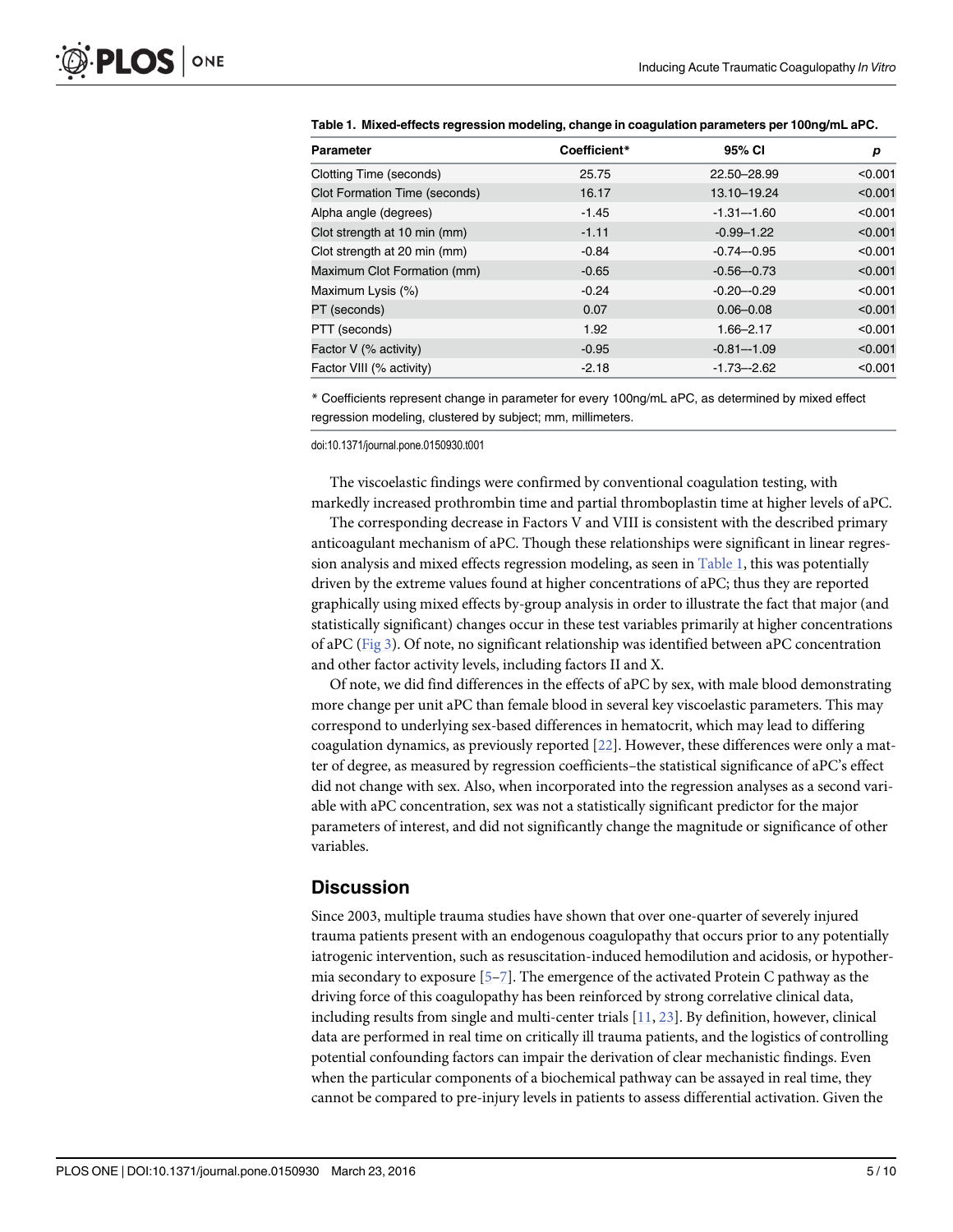<span id="page-5-0"></span>



[Fig 3. C](#page-4-0)hanges in standard coagulation measures and factor activity assays by aPC concentration. Findings were confirmed in conventional plasma tests, with significantly increased PT and PTT at higher levels of APC. Corresponding decreases in Factors V and VIII are consistent with the primary anticoagulant mechanism of APC. \* indicates p-value < 0.05 by mixed effects model by-group analysis, compared to control. PT, prothrombin time, PTT partial thromboplastin time.

doi:10.1371/journal.pone.0150930.g003

extensive cross-talk between pathways of coagulation and inflammation, analyzing specific components or processes independent of others in the post-injury milieu can be challenging, if not impossible.

With these prior limitations in mind, and seeking to expand our understanding of ATC, confirm the viscoelastic signature of aPC-mediated ATC, and establish a model for further investigation, we aimed to reproduce a phenotype of acute traumatic coagulopathy in healthy human blood by the in vitro addition of aPC alone. To measure the effects of aPC on the dynamics of coagulation, with special attention to the extrinsic (tissue factor) pathway, we performed ROTEM EXTEM on the spiked whole blood, with resulting tracings that were consistent with ATC at elevated aPC levels. Though the trauma community's understanding of the specific viscoelastic manifestations of ATC remains in its nascent stages, our results conform to our clinical experience, and to both the findings of other recent clinical studies  $[14-16]$  $[14-16]$  $[14-16]$  $[14-16]$  $[14-16]$  and to murine and rat models (data submitted for publication, [\[24\]](#page-9-0)). The clear linear correlation of increasing aPC to ROTEM parameters is consistent with the expected biological effect of aPC, and makes sense given the sensitivity of ROTEM and similar viscoelastic assays to even slight alterations in coagulation dynamics.

The suspected mechanisms of these effects were confirmed by conventional coagulation assays and measures of factor activity. The fact that such changes were not as linearly correlated with standard coagulation tests and factor assays as they were with ROTEM, and that significant changes occurred primarily at the higher concentrations of aPC, may be explained by the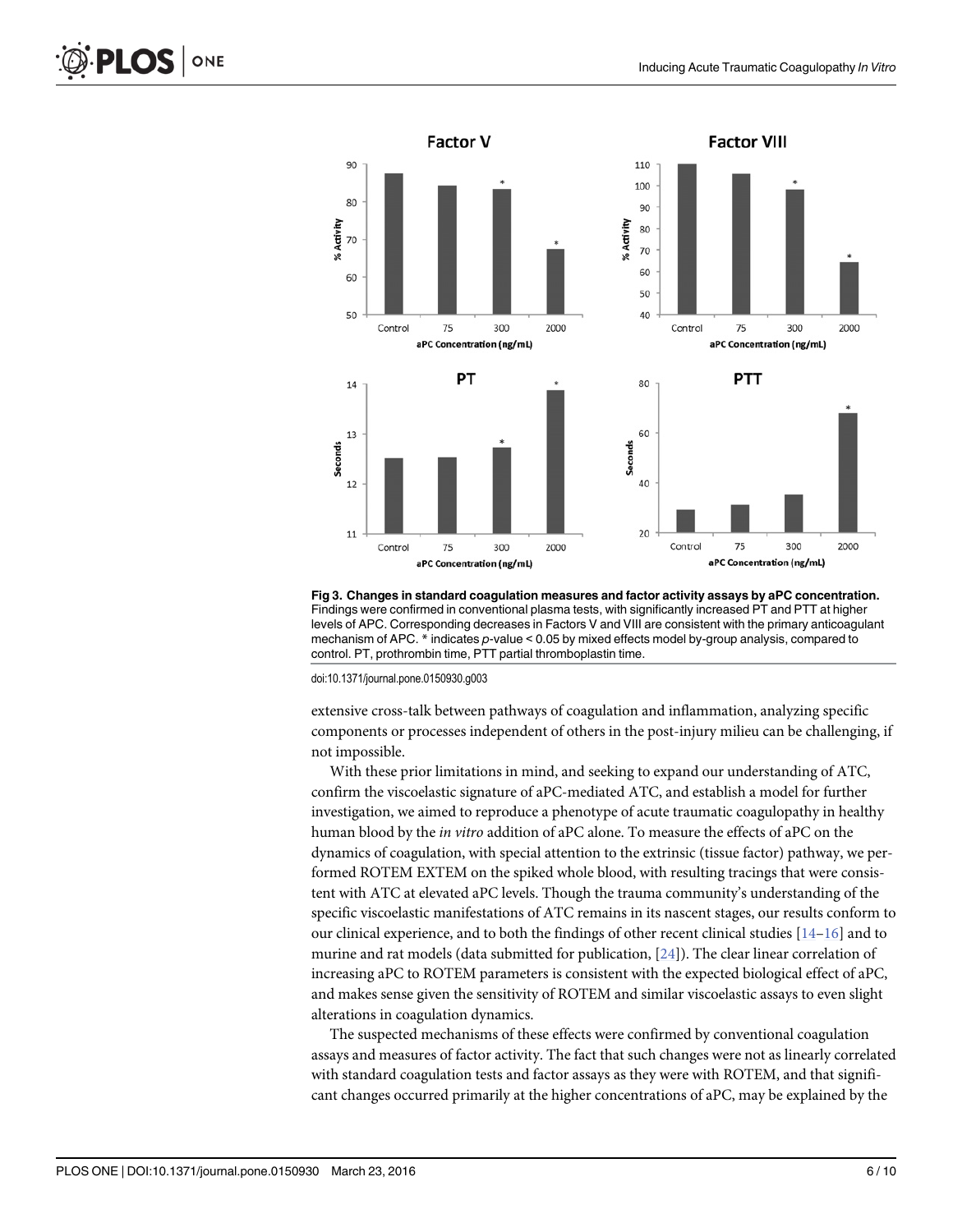<span id="page-6-0"></span>relative decreased sensitivity of those testing modalities to subtler changes in overall clotting mechanics. These results support the anticoagulant function of aPC via specific factor inactivation, as described in clinical studies  $[11, 25]$  $[11, 25]$  $[11, 25]$  $[11, 25]$  $[11, 25]$ . However, our findings do not correspond to the known disinhibitory effect of aPC on fibrinolysis, via inactivation of PAI-1. This may be due to the vagaries of our model (including delayed clotting initiation due to reagent dilution leads to less accurate fibrinolysis measures), though recent clinical findings have questioned the capacity of thromboelastometry to accurately detect clinical fibrinolysis at all [\[26](#page-9-0)]. Additionally, these effects on fibrinolysis are likely dependent upon interaction with intact endothelium, which was not a component of this model [[13,](#page-8-0) [27\]](#page-9-0).

In addition to its effects on the mechanisms of coagulation, activated Protein C has multiple known cytoprotective actions, which are thought to be key in reducing the pathological sequelae of uncontrolled inflammation  $[28, 29]$  $[28, 29]$  $[28, 29]$ . In recognition of these properties, recombinant human aPC (rhAPC) was developed as a therapeutic agent for uncontrolled sepsis, with promising initial results in a large multi-center randomized trial [[30](#page-9-0)]. Though the purported benefits of such treatment were not borne out in subsequent studies, the development of rhAPC raised concerns over possible complications due to the agent's anticoagulant properties. Nilsson and colleagues performed an rhAPC spiking study in healthy subjects to address this question, and using ROTEM found that at increasing concentrations of rhAPC, EXTEM clotting time (CT) was significantly prolonged [[18](#page-8-0)]. Though they found no other changes in other ROTEM parameters, their highest concentration of rhAPC was 75 ng/mL, in an effort to replicate the plasma levels attained during therapeutic drug administration. In our study, we found that increasing concentrations of aPC had a significant effect on nearly all ROTEM parameters. Our upper concentrations were significantly higher than Nilsson's, based on both our derived pilot concentration curves and the fact that tissue-specific levels of aPC in actively traumatized subjects remain unknown.

A recent study by Campbell and colleagues purported to definitively assess the possible effects of aPC on coagulation through a series of assays performed on blood from healthy subjects [\[31\]](#page-9-0). By demonstrating in specific turbidimetric and functional tests that aPC had little in vitro effect at levels previously reported in the clinical literature, they surmised that aPC is unlikely to be a primary causal driver of traumatic coagulopathy. However, their study was limited by its low number of subjects (total  $n$  of 3), a lack of endothelial component in the *in vitro* model, and most importantly, by a reliance on previously reported clinical levels of aPC. Though their experiments did suggest minimal effect from aPC at the clinically-measured picomolar level, these reported levels likely do not correspond to actual tissue concentrations in early traumatic coagulopathy. Aside from the difficulties in measuring aPC in human plasma (with no reliable standard test, and reliance upon lab-specific ELISA protocols), the exact concentration of aPC in an injured tissue bed is no doubt significantly higher than the downstream diluted concentration levels assayed via remote venipuncture several minutes (or hours) after its anticoagulant effect has been exerted. As mouse models suggest, different tissue beds may manifest coagulation, and alterations thereof, in markedly different ways [\[32\]](#page-9-0), thus limiting the ability to draw definitive conclusions based on circulating venous blood. Given such considerations, the authors' confidence in arriving at clinical conclusions regarding complex pathophysiology based on data from a decontextualized in vitro model may not be warranted.

Consistent with prior studies demonstrating differences in the manifestation of ATC based on sex  $[33-35]$  $[33-35]$  $[33-35]$  $[33-35]$  $[33-35]$ , we found relative differences between the ten male and ten female subjects in this study, with increased magnitude of coefficients in male subjects, indicating more change per unit of aPC in males than females. However, aPC led to major changes in all subjects regardless of sex, and these differences of degree did not manifest as significant when sex was incorporated into regression models as a separate predictor. This effect is difficult to assess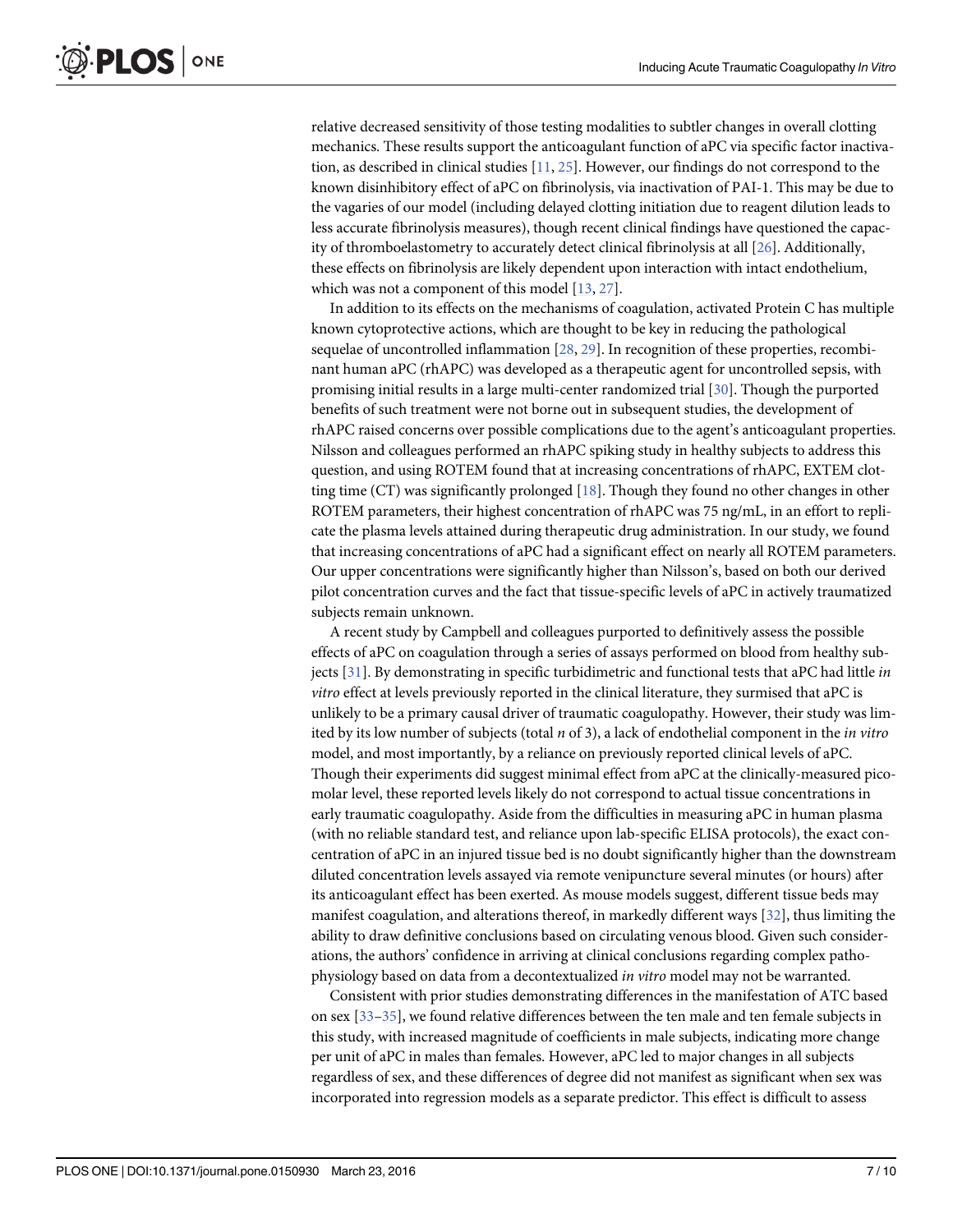<span id="page-7-0"></span>given the heterogeneity of female subjects with regard to age; data on hematocrit, menstrual stage, hormonal contraception, or menopause were not collected for this study. The potential difference in aPC-related coagulopathic changes between males and females represents an important area for future investigation.

Our study has several key limitations. First, the quantification of coagulation deficit indicated by our results should be understood in context, as our activating EXTEM reagent was diluted (based on pilot studies) and the concentrations of aPC used here may not correspond to clinical levels. As discussed above, however, aPC concentration following injury may be tissue-specific and not adequately assayed by current or previous methods. Quantitative considerations aside, the relative changes seen in our results, and the linearity of alterations in viscoelastic parameters, underscore the potent effects of aPC on clotting dynamics. Another limitation is that this in vitro study, by definition, lacks the endothelium found in vivo, which plays a major role in clinical coagulation and inflammation. Thus subsequent steps will include integrating the model with an endothelial element. However, the ability to explore the effects of aPC independent of endothelial elements may be useful as well, as when assessing the effects of antibody-targeted blocking of specific functional enzymatic domains. Lastly, the mechanisms of coagulopathy following trauma are extraordinarily complex and likely involve the interplay of multiple biochemical pathways; this model should thus be seen as a tool for exploring one major mechanistic hypothesis, and not as definitive or wholly representative of the pathophysiology of ATC.

In sum, we successfully reproduced a phenotype resembling acute traumatic coagulopathy in healthy human blood by the *in vitro* addition of aPC alone, as evidenced by viscoelastic measures and confirmed by conventional coagulation and factor activity assays. These findings lend further mechanistic insight to the etiology of coagulation abnormalities in trauma, supporting the central role of the protein C pathway. Our findings also represent a model for future investigations in the diagnosis and treatment of acute traumatic coagulopathy.

#### Acknowledgments

The authors would like to thank John Neuhaus, PhD of the University of California, San Francisco Department of Epidemiology & Biostatistics for his consultation regarding data analysis. In addition, the authors thank the twenty healthy subjects for voluntarily donating blood for this study.

Presented at the 73<sup>rd</sup> annual meeting of the American Association for the Surgery of Trauma, September 12, 2014.

#### Author Contributions

Conceived and designed the experiments: BMH LZK CKC MEK BYM MJC. Performed the experiments: BMH LZK CKC MEK BYM RFV MJC. Analyzed the data: BMH LZK CKC MJC. Contributed reagents/materials/analysis tools: BMH LZK CKC MEK BYM RFV MJC. Wrote the paper: BMH LZK CKC MEK BYM RFV MJC.

#### References

- [1.](#page-1-0) Norton R, Kobusingye O. Injuries. The New England journal of medicine. 2013; 368(18):1723–30. Epub 2013/05/03. doi: [10.1056/NEJMra1109343](http://dx.doi.org/10.1056/NEJMra1109343) PMID: [23635052.](http://www.ncbi.nlm.nih.gov/pubmed/23635052)
- [2.](#page-1-0) Kauvar DS, Lefering R, Wade CE. Impact of hemorrhage on trauma outcome: an overview of epidemiology, clinical presentations, and therapeutic considerations. The Journal of trauma. 2006; 60(6 Suppl): S3–11. Epub 2006/06/10. doi: [10.1097/01.ta.0000199961.02677.19](http://dx.doi.org/10.1097/01.ta.0000199961.02677.19) PMID: [16763478](http://www.ncbi.nlm.nih.gov/pubmed/16763478).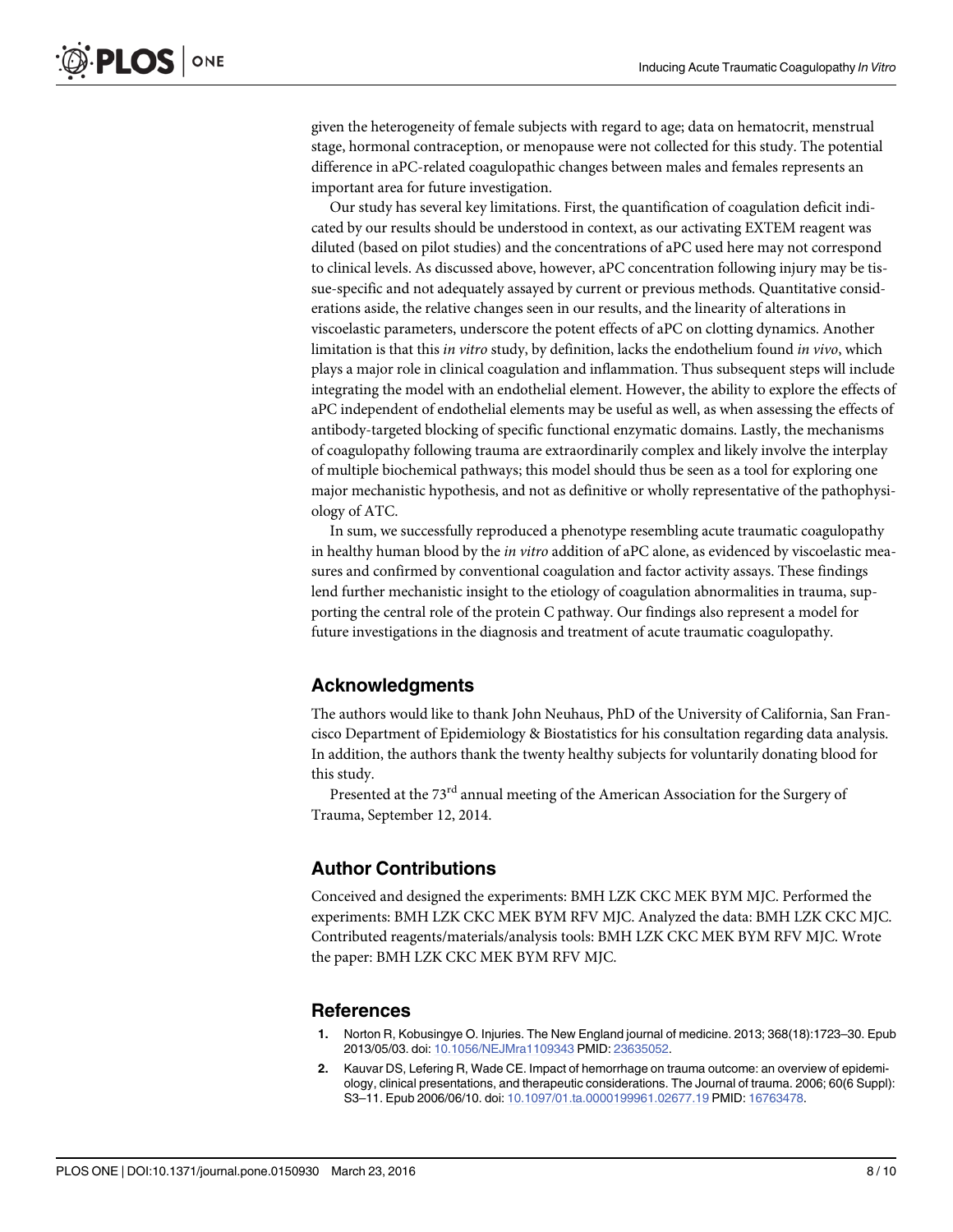- <span id="page-8-0"></span>3. Hess JR, Holcomb JB, Hoyt DB. Damage control resuscitation: the need for specific blood products to treat the coagulopathy of trauma. Transfusion. 2006; 46(5):685–6. Epub 2006/05/12. doi: [10.1111/j.](http://dx.doi.org/10.1111/j.1537-2995.2006.00816.x) [1537-2995.2006.00816.x](http://dx.doi.org/10.1111/j.1537-2995.2006.00816.x) PMID: [16686833.](http://www.ncbi.nlm.nih.gov/pubmed/16686833)
- [4.](#page-1-0) Holcomb JB, Jenkins D, Rhee P, Johannigman J, Mahoney P, Mehta S, et al. Damage control resuscitation: directly addressing the early coagulopathy of trauma. The Journal of trauma. 2007; 62(2):307– 10. Epub 2007/02/14. doi: [10.1097/TA.0b013e3180324124](http://dx.doi.org/10.1097/TA.0b013e3180324124) PMID: [17297317](http://www.ncbi.nlm.nih.gov/pubmed/17297317).
- [5.](#page-1-0) Brohi K, Singh J, Heron M, Coats T. Acute traumatic coagulopathy. The Journal of trauma. 2003; 54 (6):1127–30. Epub 2003/06/19. doi: [10.1097/01.TA.0000069184.82147.06](http://dx.doi.org/10.1097/01.TA.0000069184.82147.06) PMID: [12813333](http://www.ncbi.nlm.nih.gov/pubmed/12813333).
- 6. MacLeod JB, Lynn M, McKenney MG, Cohn SM, Murtha M. Early coagulopathy predicts mortality in trauma. The Journal of trauma. 2003; 55(1):39–44. Epub 2003/07/12. doi: [10.1097/01.TA.0000075338.](http://dx.doi.org/10.1097/01.TA.0000075338.21177.EF) [21177.EF](http://dx.doi.org/10.1097/01.TA.0000075338.21177.EF) PMID: [12855879](http://www.ncbi.nlm.nih.gov/pubmed/12855879).
- [7.](#page-1-0) Maegele M, Lefering R, Yucel N, Tjardes T, Rixen D, Paffrath T, et al. Early coagulopathy in multiple injury: an analysis from the German Trauma Registry on 8724 patients. Injury. 2007; 38(3):298–304. Epub 2007/01/12. doi: [10.1016/j.injury.2006.10.003](http://dx.doi.org/10.1016/j.injury.2006.10.003) PMID: [17214989](http://www.ncbi.nlm.nih.gov/pubmed/17214989).
- [8.](#page-1-0) Brohi K, Cohen MJ, Ganter MT, Matthay MA, Mackersie RC, Pittet JF. Acute traumatic coagulopathy: initiated by hypoperfusion: modulated through the protein C pathway? Annals of surgery. 2007; 245 (5):812–8. Epub 2007/04/26. doi: [10.1097/01.sla.0000256862.79374.31](http://dx.doi.org/10.1097/01.sla.0000256862.79374.31) PMID: [17457176;](http://www.ncbi.nlm.nih.gov/pubmed/17457176) PubMed Central PMCID: PMC1877079.
- [9.](#page-1-0) Brohi K, Cohen MJ, Ganter MT, Schultz MJ, Levi M, Mackersie RC, et al. Acute coagulopathy of trauma: hypoperfusion induces systemic anticoagulation and hyperfibrinolysis. The Journal of trauma. 2008; 64(5):1211–7; discussion 7. Epub 2008/05/13. doi: [10.1097/TA.0b013e318169cd3c](http://dx.doi.org/10.1097/TA.0b013e318169cd3c) PMID: [18469643](http://www.ncbi.nlm.nih.gov/pubmed/18469643).
- [10.](#page-1-0) Brohi K, Cohen MJ, Davenport RA. Acute coagulopathy of trauma: mechanism, identification and effect. Current opinion in critical care. 2007; 13(6):680–5. Epub 2007/11/03. doi: [10.1097/MCC.](http://dx.doi.org/10.1097/MCC.0b013e3282f1e78f) [0b013e3282f1e78f](http://dx.doi.org/10.1097/MCC.0b013e3282f1e78f) PMID: [17975390.](http://www.ncbi.nlm.nih.gov/pubmed/17975390)
- [11.](#page-1-0) Cohen MJ, Call M, Nelson M, Calfee CS, Esmon CT, Brohi K, et al. Critical role of activated protein C in early coagulopathy and later organ failure, infection and death in trauma patients. Annals of surgery. 2012; 255(2):379–85. Epub 2011/12/03. doi: [10.1097/SLA.0b013e318235d9e6](http://dx.doi.org/10.1097/SLA.0b013e318235d9e6) PMID: [22133894](http://www.ncbi.nlm.nih.gov/pubmed/22133894); PubMed Central PMCID: PMC3549308.
- [12.](#page-1-0) Esmon CT. The protein C pathway. Chest. 2003; 124(3 Suppl):26S–32S. Epub 2003/09/13. PMID: [12970121](http://www.ncbi.nlm.nih.gov/pubmed/12970121).
- [13.](#page-1-0) Sakata Y, Loskutoff DJ, Gladson CL, Hekman CM, Griffin JH. Mechanism of protein C-dependent clot lysis: role of plasminogen activator inhibitor. Blood. 1986; 68(6):1218–23. Epub 1986/12/01. PMID: [3096399.](http://www.ncbi.nlm.nih.gov/pubmed/3096399)
- [14.](#page-1-0) Doran CM, Woolley T, Midwinter MJ. Feasibility of using rotational thromboelastometry to assess coagulation status of combat casualties in a deployed setting. The Journal of trauma. 2010; 69 Suppl 1: S40–8. Epub 2010/08/05. doi: [10.1097/TA.0b013e3181e4257b](http://dx.doi.org/10.1097/TA.0b013e3181e4257b) PMID: [20622618](http://www.ncbi.nlm.nih.gov/pubmed/20622618).
- 15. Keene DD, Nordmann GR, Woolley T. Rotational thromboelastometry-guided trauma resuscitation. Current opinion in critical care. 2013; 19(6):605–12. Epub 2013/11/19. doi: [10.1097/MCC.](http://dx.doi.org/10.1097/MCC.0000000000000021) [0000000000000021](http://dx.doi.org/10.1097/MCC.0000000000000021) PMID: [24240827](http://www.ncbi.nlm.nih.gov/pubmed/24240827).
- [16.](#page-1-0) Meyer AS, Meyer MA, Sorensen AM, Rasmussen LS, Hansen MB, Holcomb JB, et al. Thrombelastography and rotational thromboelastometry early amplitudes in 182 trauma patients with clinical suspicion of severe injury. The journal of trauma and acute care surgery. 2014; 76(3):682–90. Epub 2014/ 02/21. doi: [10.1097/TA.0000000000000134](http://dx.doi.org/10.1097/TA.0000000000000134) PMID: [24553534](http://www.ncbi.nlm.nih.gov/pubmed/24553534).
- [17.](#page-1-0) Chesebro BB, Rahn P, Carles M, Esmon CT, Xu J, Brohi K, et al. Increase in activated protein C mediates acute traumatic coagulopathy in mice. Shock. 2009; 32(6):659–65. Epub 2009/04/01. doi: [10.](http://dx.doi.org/10.1097/SHK.0b013e3181a5a632) [1097/SHK.0b013e3181a5a632](http://dx.doi.org/10.1097/SHK.0b013e3181a5a632) PMID: [19333141](http://www.ncbi.nlm.nih.gov/pubmed/19333141); PubMed Central PMCID: PMC3574570.
- [18.](#page-2-0) Nilsson CU, Hellkvist PD, Engstrom M. Effects of recombinant human activated protein C on the coagulation system: a study with rotational thromboelastometry. Acta anaesthesiologica Scandinavica. 2008; 52(9):1246–9. Epub 2008/10/01. doi: [10.1111/j.1399-6576.2008.01735.x](http://dx.doi.org/10.1111/j.1399-6576.2008.01735.x) PMID: [18823464](http://www.ncbi.nlm.nih.gov/pubmed/18823464).
- [19.](#page-2-0) Howard BM, Miyazawa BY, Dong W, Cedron WJ, Vilardi RF, Ruf W, et al. The tissue factor pathway mediates both activation of coagulation and coagulopathy after injury. The journal of trauma and acute care surgery. 2015; 79(6):1009–14. Epub 2015/09/01. doi: [10.1097/TA.0000000000000707](http://dx.doi.org/10.1097/TA.0000000000000707) PMID: [26317815](http://www.ncbi.nlm.nih.gov/pubmed/26317815).
- [20.](#page-2-0) Bowbrick VA, Mikhailidis DP, Stansby G. The use of citrated whole blood in thromboelastography. Anesthesia and analgesia. 2000; 90(5):1086–8. Epub 2000/04/27. PMID: [10781457.](http://www.ncbi.nlm.nih.gov/pubmed/10781457)
- [21.](#page-2-0) Chitlur M, Rivard GE, Lillicrap D, Mann K, Shima M, Young G, et al. Recommendations for performing thromboelastography/thromboelastometry in hemophilia: communication from the SSC of the ISTH. Journal of thrombosis and haemostasis: JTH. 2014; 12(1):103–6. Epub 2013/11/23. doi: [10.1111/jth.](http://dx.doi.org/10.1111/jth.12458) [12458](http://dx.doi.org/10.1111/jth.12458) PMID: [24261669.](http://www.ncbi.nlm.nih.gov/pubmed/24261669)